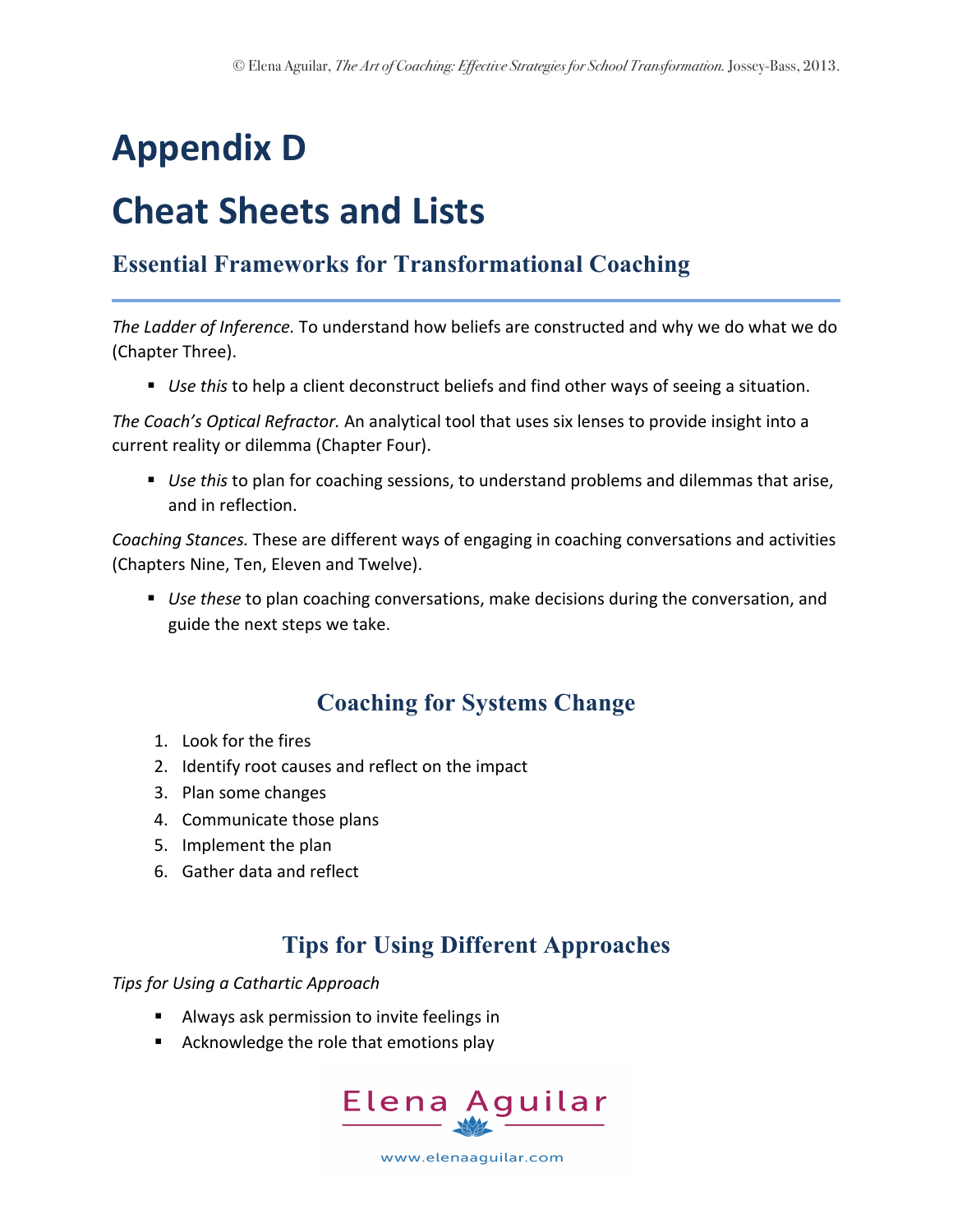**E** Affirm the value in processing and releasing emotions

#### *Tips for Using a Catalytic Approach*

- Nudge gently through questions
- Notice metaphor and symbolic language, then explore them

#### **Tips for Using a Supportive Approach**

- Be authentic
- $\blacksquare$  Be specific
- Highlight micromovements of growth

#### **Tips for Using a Confrontational Approach**

- Listen for rut stories and interrupt them
- Guide clients down the Ladder of Inference
- Identify mental models that are fixed and constricting
- Rebuild models and mind-sets and create river stories

#### *Tips for Using an Informative Approach*

- Be sure to coach within the client's Zone of Proximal Development
- Release responsibility gradually, but as soon as possible
- Offer a selection of resources and guide the client to make decisions

#### *Tips for Using a Prescriptive Approach*

- Use this approach to direct behavior around legal, safety, or ethical issues
- Use when the client lacks confidence or can't direct her own learning
- Use with caution

#### *Tips for Shifting Mental Models*

- Listen for stories
- Interrupt rut stories and ask, "What are the unintended consequences of this story?"
- Step back and observe facts, then ask, "What are other ways to view what happened?"
- Create a river story

## T**he Coaching Conversation**



www.elenaaguilar.com